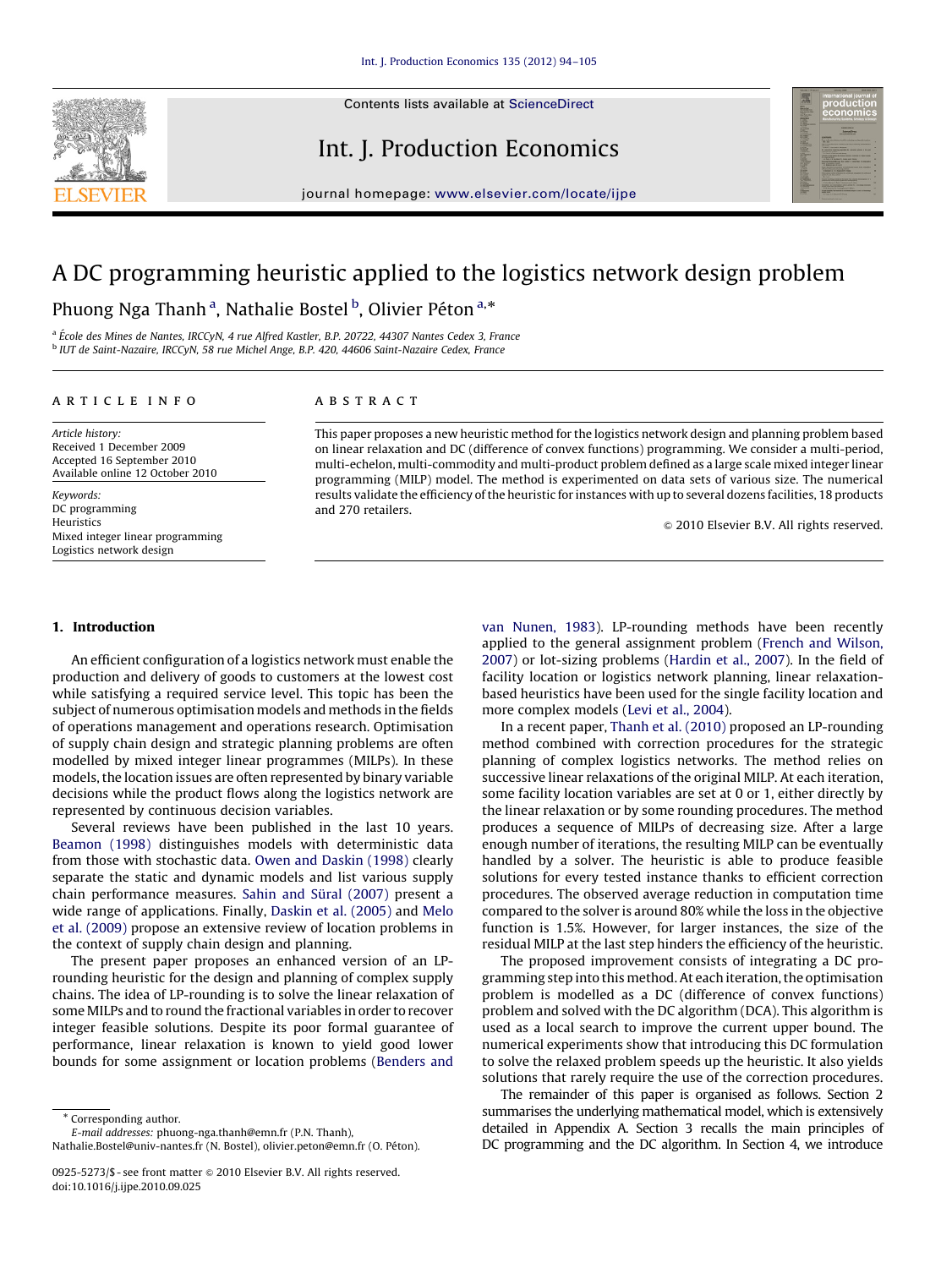the DC-based heuristic and show how to apply it to the logistics network design problem. Numerical results are presented in Section 5.

#### 2. A brief description of the model

We consider a supply chain composed of four layers: potential first tier suppliers, manufacturing centres (plants), distribution centres and retailers or final customers. These layers are represented in Fig. 1.

The logistics network is dedicated to the production and distribution of several products manufactured in one or several steps. The model under consideration can be viewed as a facility location problem with multiple layers, multiple commodities, multiple periods and additional constraints. The complete description of the MILP has been proposed in [Thanh et al. \(2008\)](#page--1-0) and can be found in Appendix A. In this section, we only outline its main components. The objective function to be minimised is the sum of all the logistics costs over the time horizon considered. This includes five fixed costs (supplier selection, cost of opening, closing or enlarging facilities, cost of operating facilities) and four variable costs (production or subcontracting the production, storage, transportation between facilities). All these costs are linear and, without loss of generality, they are considered as timeindependent.

The decision variables include binary variables that model strategic decisions and continuous variables that model product flow along the network.

The binary decision variables are the following:

•  $x_i^t = 1$  if facility *i* is active at period *t*. Depending on the context, one variable  $x_i^t$  can represent a supplier, a plant or a distribution centre. A supplier is said to be active if it delivers at least one raw material. A plant or a distribution centre is active if it is open in the corresponding period. As shown in [Thanh et al. \(2008\),](#page--1-0) variables  $x_i^t$ , associated with plants and distribution centres, are the core of the problem and have a direct influence on a large part of the cost function.

- $\bullet$   $y_{i,o}^t = 1$  if facility *i* is enlarged at period *t* by adding some optional capacity o. The optional capacities are modular extensions that may be appended to existing production or distribution centres in order to increase their capacity. For each facility, there is a list of available sizes of optional capacities.
- Variables  $z_{s,p}^t$  and  $v_s^t$  concern supplier selection and supplier discounted costs. Since the heuristic focuses on location variables, we do not detail them.

The continuous decision variables are the following:

- $\bullet$   $q_1^t(p,i,j)$  is the quantity of product p sent from facility i to facility j at period t,
- $\bullet$   $q_2^t(p,i)$  is the quantity of product p produced in plant *i* at period *t*,
- $q_3^t(p, i)$  is the quantity of product p subcontracted by plant *i* at period t,
- $\bullet$   $q_4^t(p,j)$  is the quantity of product p held in distribution centre j at period t.

The set of constraints models realistic rules for the management of the whole network. It can be divided into four categories: demand satisfaction constraints, capacity limitation constraints, coherence constraints (for example only open facilities can produce) and integrity and non-negativity constraints.



Fig. 1. The logistic network considered. (A) Some facilities may not be used. (B) Suppliers can deliver several manufacturing centres and manufacturing centres can be delivered by several suppliers. (C) Production of goods can be split among various manufacturing centres. In this case there must exist a link between the corresponding facilities. (D) There can exist direct deliveries from manufacturing centres to some important customers. (E) The customers can be delivered by various distribution centres (no single sourcing constraint).